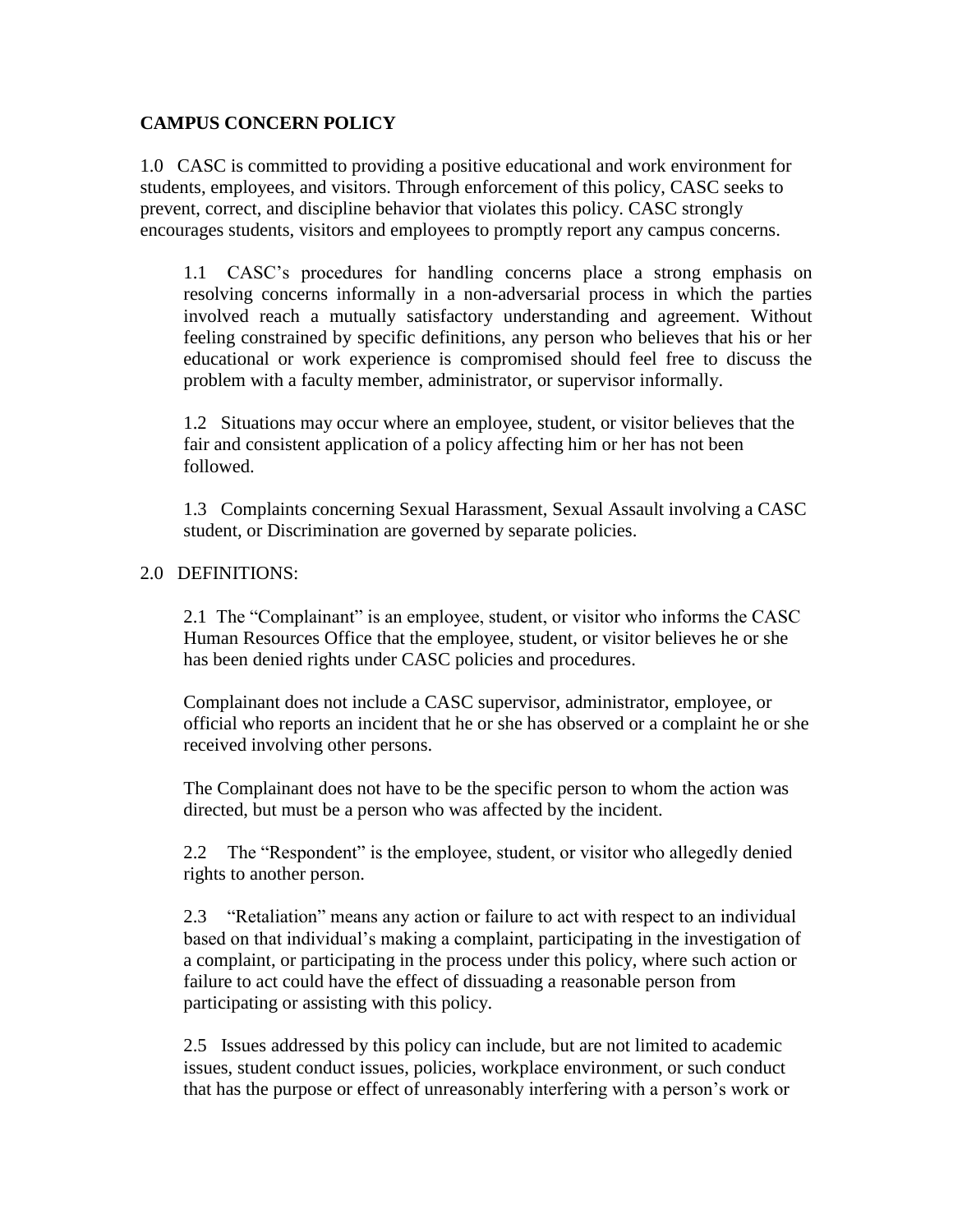academic performance or creating an intimidating, hostile or offensive work or social environment.

The CASC Human Resources Office will determine whether or not a dispute is within the scope of policy.

## 3.0 INITIATING A COMPLAINT:

3.1 Employees, students, or visitors who believe they have been denied rights must report the incident to the CASC Human Resources Office using a Campus Concern/ Grievance Form. The Campus Concern/ Grievance Form includes the Complainant's name and contact information, identifies the complained-of individual, and describes the complained-of conduct, including but not limited to dates, times, places, and witnesses, if any, along with the Complainant's preferred outcome for resolving the matter.

3.2 The complaint should be turned into the CASC Human Resources Office no later than thirty (30) days after the last complained-of incident.

3.3 Any CASC supervisor, administrator, or official receiving a complaint of denied rights should inform the individual of this policy and refer them to the Human Resources Office.

4.0 COMPLAINT RESOLUTION: The Human Resources Department will determine, whether a complaint is to be resolved by formal or informal means.

4.1 INFORMAL RESOLUTION: The informal resolution process is appropriate when the concern can be resolved through communication and/or mediation. Neither the Complainant nor the Respondent may have an attorney or representative present during the informal resolution process. The Complainant and/or Respondent is responsible for presenting their own case.

4.1.1 The Human Resources Office shall attempt to resolve the concern using the informal resolution process within a reasonable amount of time after the concern has been submitted.

4.1.2 At any time during the Informal Resolution process, the Human Resources Office may request a formal resolution process.

4.2 FORMAL RESOLUTION: If the informal process fails to resolve the concern, and the student, employee, or visitor wishes to continue the matter, he/she must begin the steps of the formal resolution process. Neither the Complainant nor the Respondent may have an attorney or representative present during the formal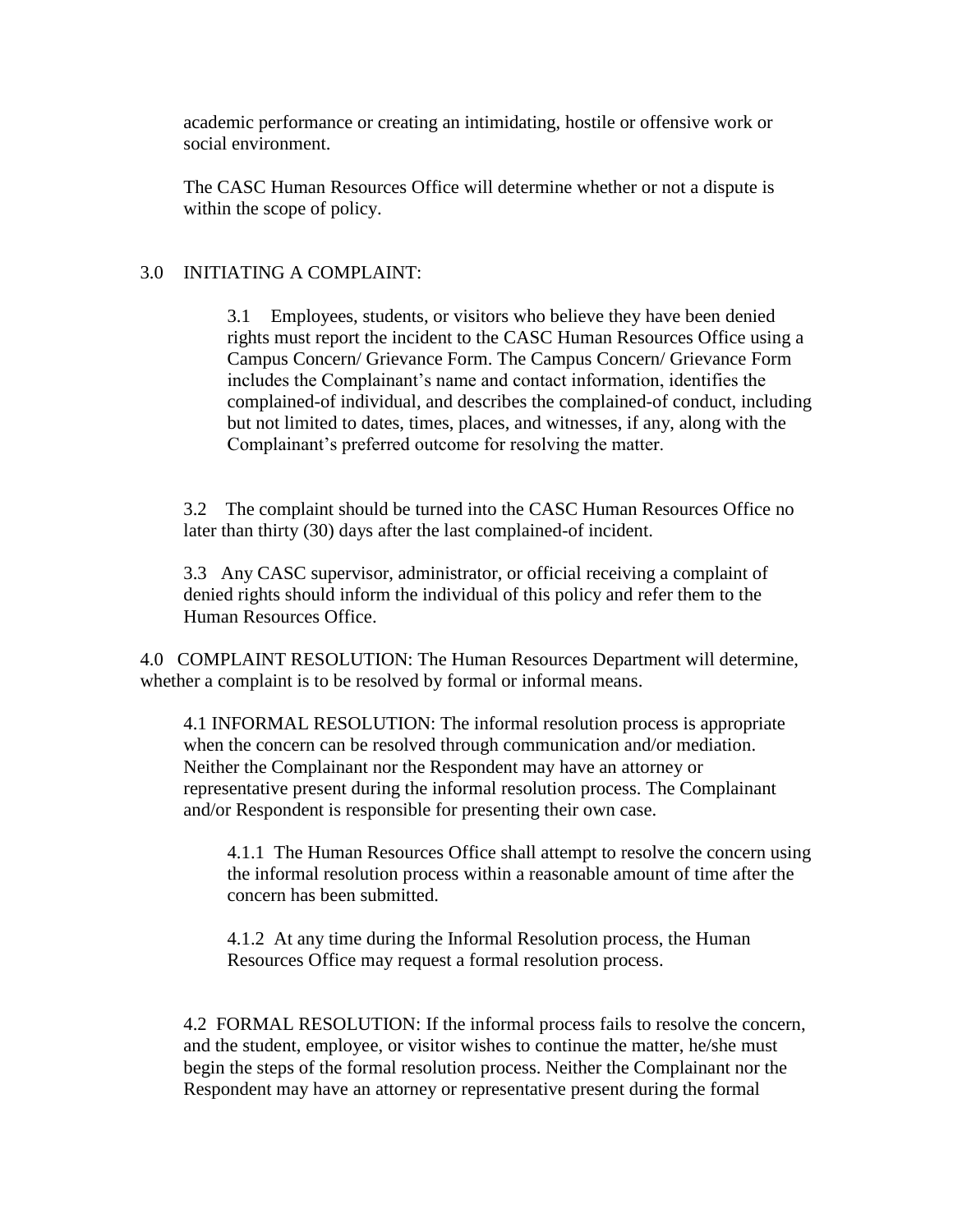resolution process. The Complainant and/or Respondent is responsible for presenting their own case.

4.2.1 Initiating the Formal Resolution Process: The Complainant must have previously submitted to the Human Resources Office a Campus Concern/ Grievance Form.

4.2.2 The President (or designee) shall appoint an investigator(s) to examine all written, formal complaints against employees, students, and visitors. The investigator(s) may or may not be CASC employees.

4.2.3 In the course of the investigation, a copy of the written concern will be given to the Respondent. The Respondent shall have ten (10) Working Days in which to submit a signed, written response to the concern.

4.2.4 The investigator(s) interviews separately the Complainant and the Respondent as soon as reasonably possible after receipt of the written concern and written response, if any.

4.2.5 The Respondent will not take any action against the Complainant or any witnesses or other persons, in retaliation for their initiation of or participation in the complaint process. Retaliation is a separate violation of this policy and may result in discipline even where the original complaint is unfounded.

4.2.6 The investigator(s) may interview any other persons considered to have information relevant to the complaint.

4.2.7 The investigator(s) may receive, gather, and review any documents and physical evidence related to the complaint.

4.2.8 Where necessary, the investigator(s) may recommend to the President temporary adjustments to the Complainant's class schedule or work environment pending conclusion of the investigation.

4.2.9 The investigation of complaints against visitors may differ from the investigation described herein based on the circumstances.

4.3 Findings of Facts and Recommendations: The investigator prepares written findings of fact and provides Complainant and Respondent, by hand delivery or other traceable means of delivery, a copy of the written findings of fact.

4.3.1 The Complainant and Respondent shall have ten (10) working days to submit a "written reply" regarding the findings of fact to the Human Resources Office. The Human Resources Office shall provide the President with a copy of the Complainants and Respondent's "written reply", if any.